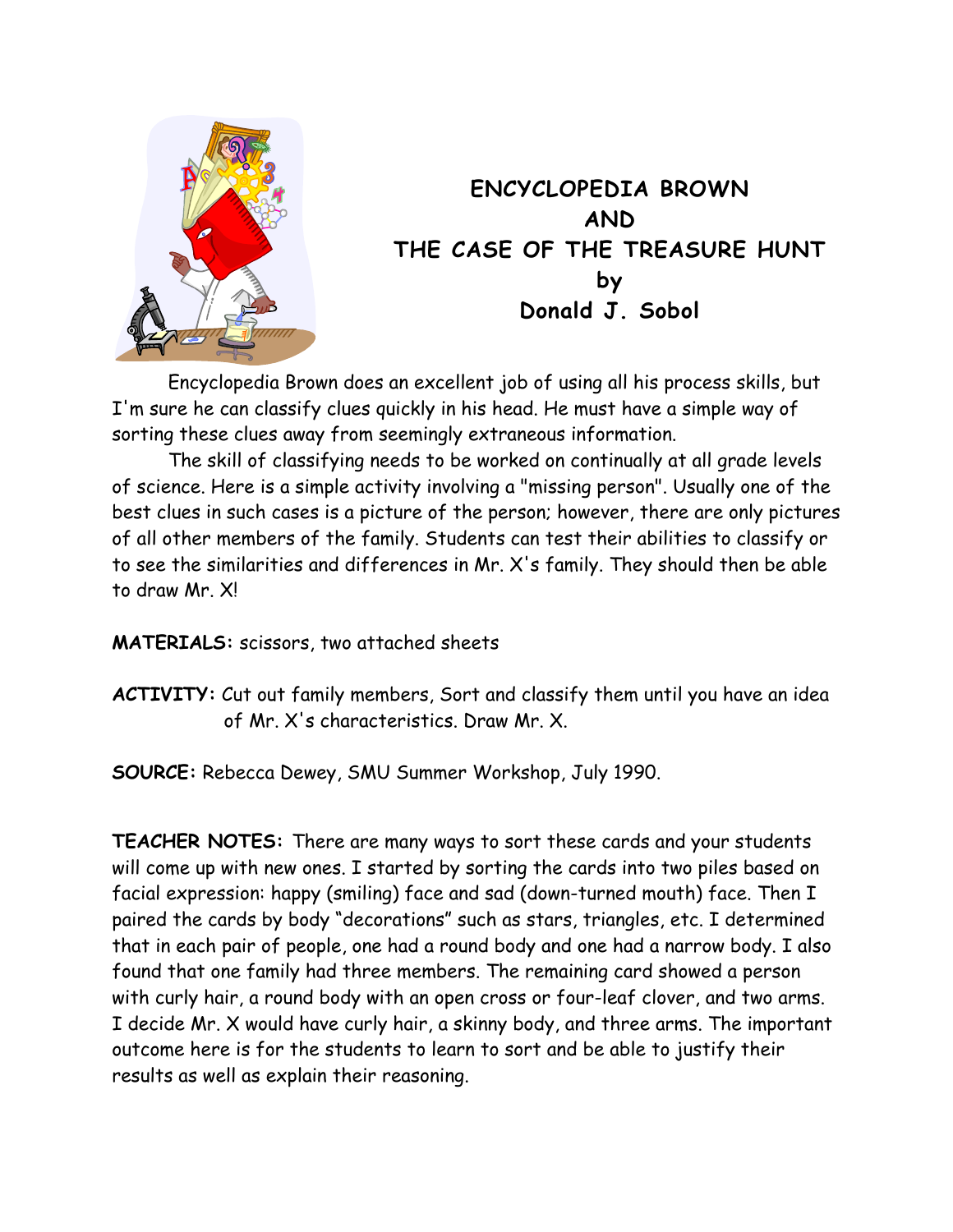## **STANDARDS:**

**BSL:** 1.1, 1.3, 1.6, 6.1, 6.2, 6.3, 11.3, 12.1, 12.3, 12.8 **NCTM:** 3b, 3c, 4d, 13a **SCS:** A1, A2, B1, D1, H1, H5

Sobol, David J. Encyclopedia Brown and the Case of the Treasure Hunt. Bantam Books, c1988, ISBN#0-55a-15650-0-275.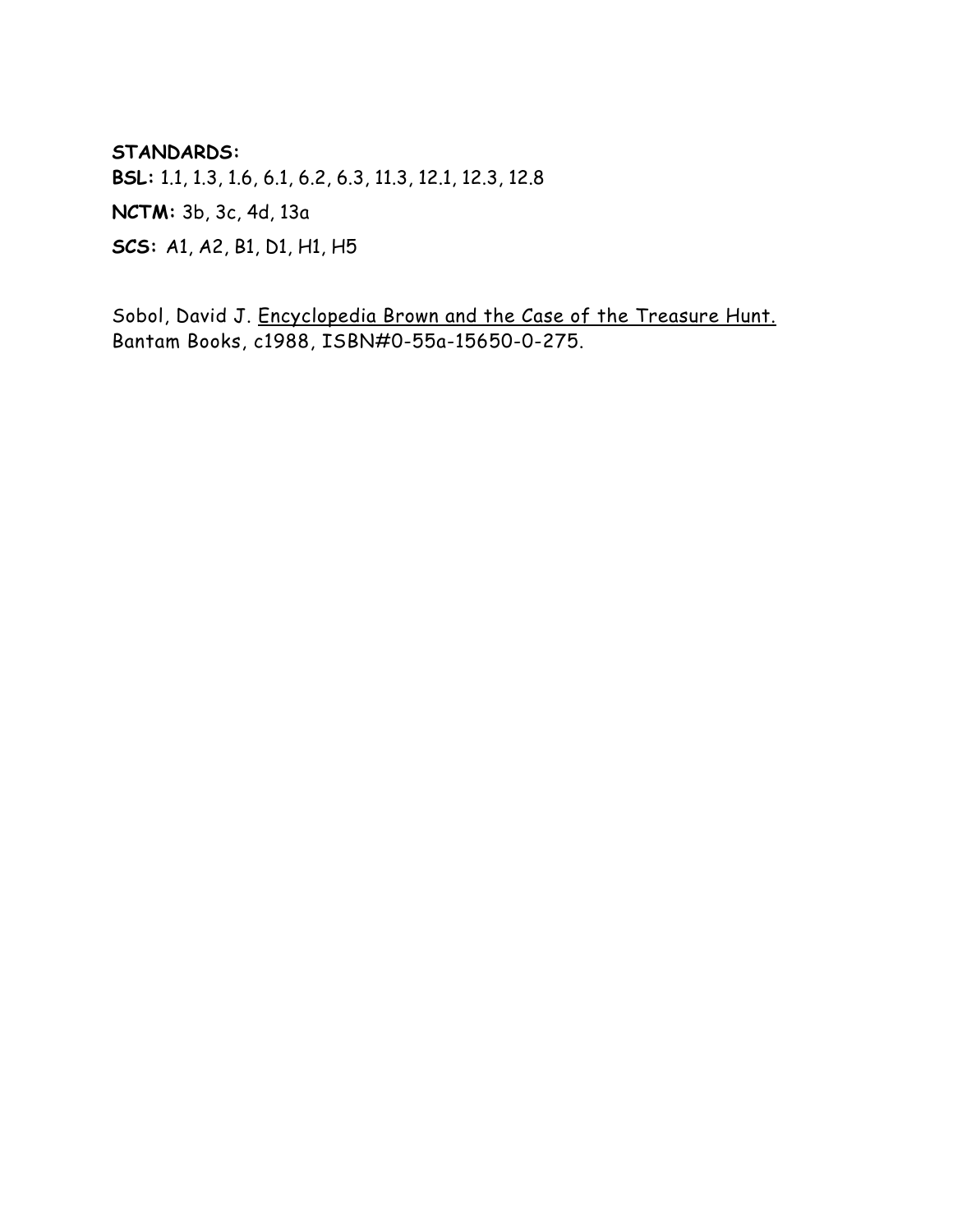